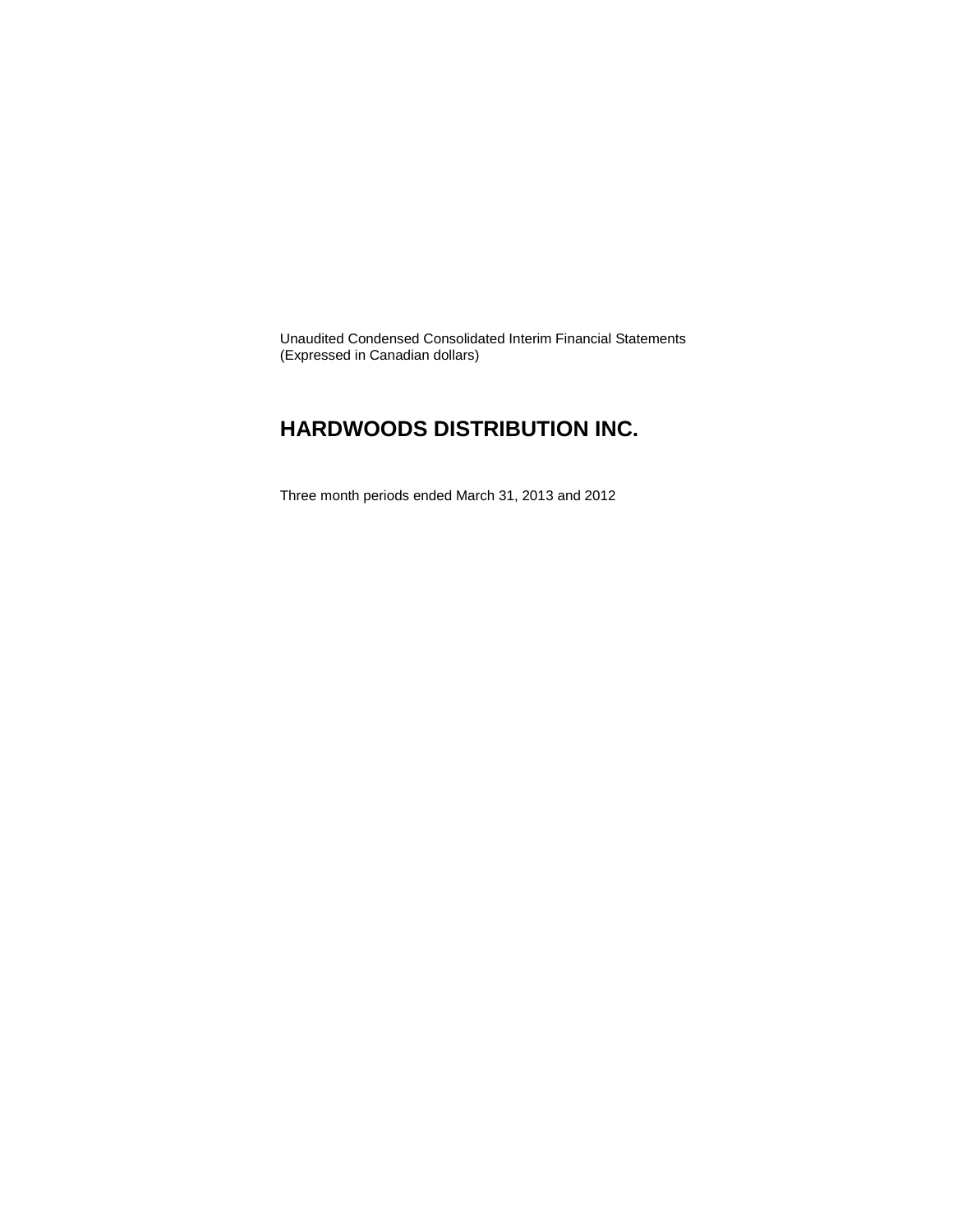Unaudited Condensed Consolidated Interim Statements of Financial Position (Expressed in thousands of Canadian dollars)

|                                            |                | March 31,     | December 31,  |
|--------------------------------------------|----------------|---------------|---------------|
|                                            | <b>Note</b>    | 2013          | 2012          |
| <b>Assets</b>                              |                |               |               |
| Current assets:                            |                |               |               |
| Cash                                       |                | \$<br>22      | \$<br>94      |
| Accounts receivable                        | 5              | 44,600        | 34,760        |
| Inventories                                | 6              | 57,091        | 51,116        |
| Prepaid expenses                           |                | 812           | 1,023         |
| Total current assets                       |                | 102,525       | 86,993        |
| Non-current assets:                        |                |               |               |
| Long-term receivables                      | 5              | 1,399         | 1,208         |
| Property, plant and equipment              |                | 6,571         | 6,492         |
| Deferred income taxes                      |                | 14,173        | 14,625        |
| Intangible asset                           |                | 16            | 17            |
| Total non-current assets                   |                | 22,159        | 22,342        |
| <b>Total assets</b>                        |                | \$<br>124,684 | \$<br>109,335 |
| Liabilities                                |                |               |               |
| <b>Current liabilities:</b>                |                |               |               |
| <b>Bank indebtedness</b>                   | $\overline{7}$ | \$<br>35,096  | \$<br>24,683  |
| Accounts payable and accrued liabilities   |                | 7,252         | 6,667         |
| Income taxes payable                       |                | 853           | 211           |
| Provisions                                 |                |               | 6             |
| Finance lease obligation                   | 8(a)           | 675           | 697           |
| Dividend payable                           | 4              | 574           | 492           |
| <b>Total current liabilities</b>           |                | 44,450        | 32,756        |
| Non-current liabilities:                   |                |               |               |
| Finance lease obligation                   | 8(a)           | 682           | 567           |
| <b>Total liabilities</b>                   |                | 45,132        | 33,323        |
| Shareholders' equity                       |                |               |               |
| Share capital                              | 9(a)           | 44,762        | 44,762        |
| Contributed surplus                        |                | 104,991       | 104,903       |
| Deficit                                    |                | (69, 197)     | (71, 803)     |
| Accumulated other comprehensive loss       |                | (1,004)       | (1,850)       |
| Shareholders' equity                       |                | 79,552        | 76,012        |
| Total shareholders' equity and liabilities |                | \$<br>124,684 | \$<br>109,335 |
|                                            |                |               |               |

Contingencies (note 13)

The accompanying notes are an integral part of these condensed consolidated interim financial statements.

Approved on behalf of the board of directors:

**(Signed) GRAHAM M. WILSON** Director **(Signed) TERRY M. HOLLAND** Director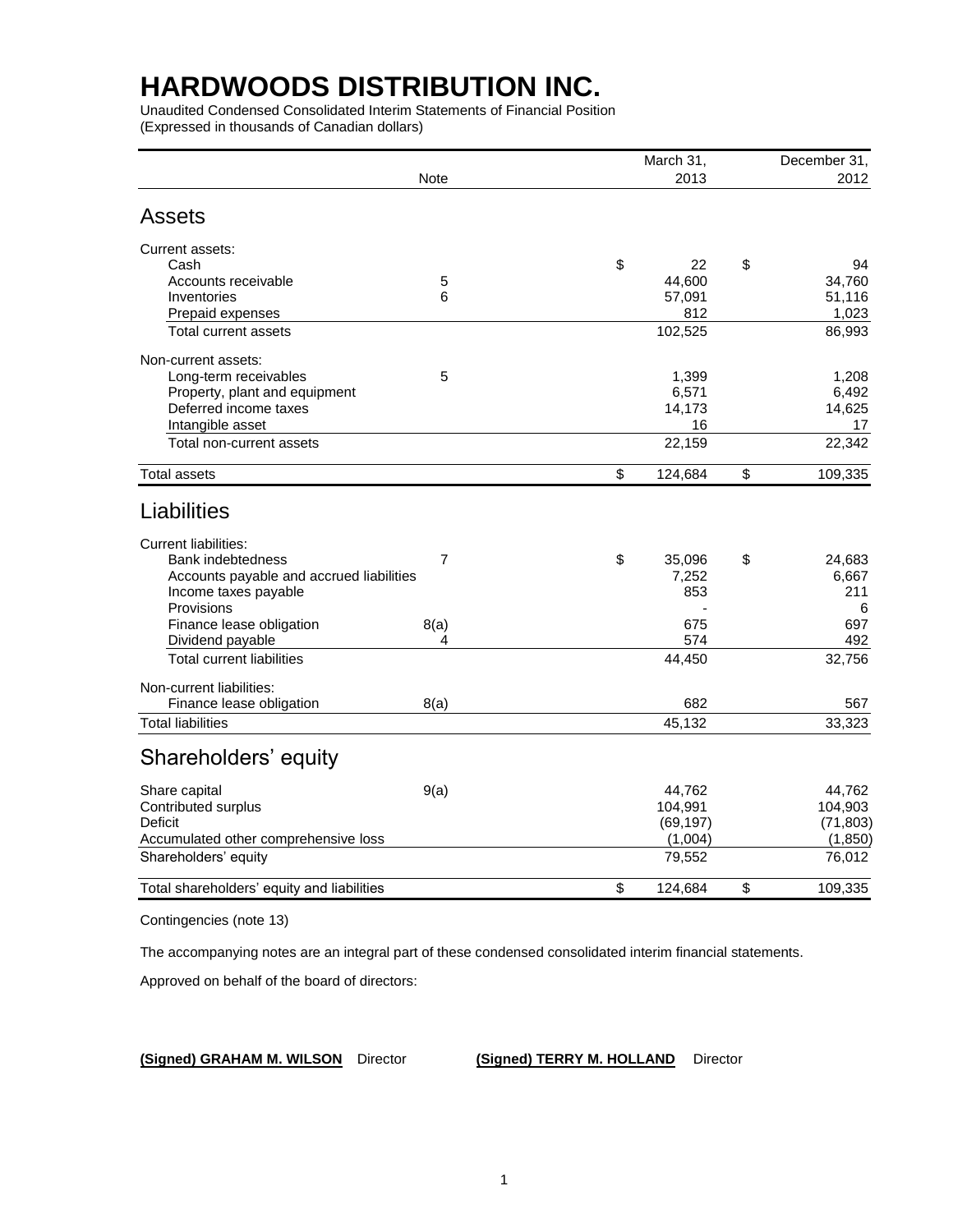Unaudited Condensed Consolidated Interim Statements of Comprehensive Income (Expressed in thousands of Canadian dollars, except for per share amounts)

Three month periods ended March 31, 2013 and 2012

|                                                                                           | <b>Note</b> |          | 2013                 |          | 2012                 |
|-------------------------------------------------------------------------------------------|-------------|----------|----------------------|----------|----------------------|
| Sales<br>Cost of sales                                                                    |             | \$       | 86,983<br>(71, 083)  | \$       | 72,939<br>(59, 829)  |
| Gross profit                                                                              |             |          | 15,900               |          | 13,110               |
| Operating expenses:<br>Selling and distribution<br>Administration                         |             |          | (8, 752)<br>(2, 334) |          | (8, 483)<br>(2, 367) |
|                                                                                           |             |          | (11,086)             |          | (10, 850)            |
| Profit from operating activities                                                          |             |          | 4,814                |          | 2,260                |
| Finance expense<br>Finance income                                                         | 10<br>10    |          | (232)<br>399         |          | (468)<br>128         |
| Net finance income (expense)                                                              |             |          | 167                  |          | (340)                |
| Profit before income taxes                                                                |             |          | 4,981                |          | 1,920                |
| Income tax expense:<br>Current<br>Deferred                                                |             |          | (1, 187)<br>(614)    |          | (240)<br>(455)       |
|                                                                                           |             |          | (1,801)              |          | (695)                |
| Profit for the period                                                                     |             |          | 3,180                |          | 1,225                |
| Other comprehensive income (loss):<br>Exchange differences translating foreign operations |             |          | 846                  |          | (719)                |
| Total comprehensive income for the period                                                 |             | \$       | 4,026                | \$       | 506                  |
| Basic profit per share<br>Diluted profit per share                                        |             | \$<br>\$ | 0.19<br>0.19         | \$<br>\$ | 0.08<br>0.07         |

The accompanying notes are an integral part of these condensed consolidated interim financial statements.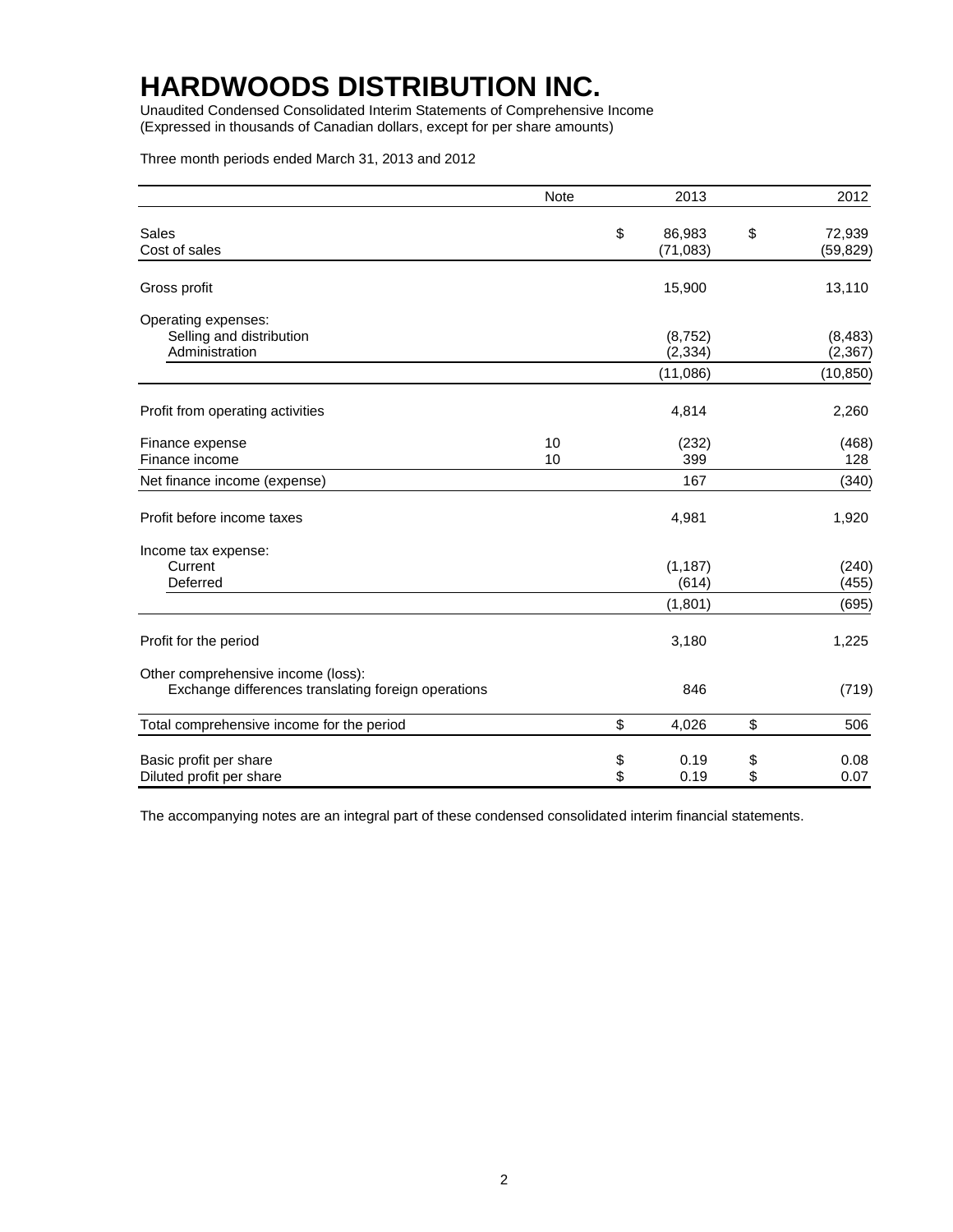Unaudited Condensed Consolidated Interim Statements of Changes in Shareholders' Equity (Expressed in thousands of Canadian dollars)

Three month periods ended March 31, 2013 and 2012

|                                                         |      |                  |                        | Accumulated other<br>comprehensive |                 |              |
|---------------------------------------------------------|------|------------------|------------------------|------------------------------------|-----------------|--------------|
|                                                         | Note | Share<br>capital | Contributed<br>surplus | loss -<br>translation reserve      | Deficit         | Total        |
| Balance at January 1, 2012<br>Share based compensation  |      | \$44,061         | \$105,097              | \$<br>(1,063)                      | \$<br>(76, 196) | \$<br>71,899 |
| expense for the period                                  | 9(b) |                  | 102                    |                                    |                 | 102          |
| Shares issued pursuant to LTIP<br>Profit for the period |      | 163              | (163)                  |                                    | 1,225           | 1,225        |
| Dividends declared                                      |      |                  |                        |                                    | (323)           | (323)        |
| Translation of foreign operations                       |      |                  |                        | (719)                              |                 | (719)        |
| Balance at March 31, 2012                               |      | \$44,224         | \$105,036              | \$<br>(1,782)                      | \$<br>(75, 294) | \$<br>72,184 |
| Balance at January 1, 2013<br>Share based compensation  |      | \$44,762         | \$104,903              | \$<br>(1,850)                      | \$<br>(71, 803) | \$<br>76,012 |
| expense for the period                                  | 9(b) |                  | 88                     |                                    |                 | 88           |
| Profit for the period                                   |      |                  |                        |                                    | 3,180           | 3,180        |
| Dividends declared                                      |      |                  |                        |                                    | (574)           | (574)        |
| Translation of foreign operations                       |      |                  |                        | 846                                |                 | 846          |
| Balance at March 31, 2013                               |      | \$44,762         | \$104,991              | \$<br>(1,004)                      | \$<br>(69, 197) | \$<br>79,552 |

The accompanying notes are an integral part of the condensed consolidated interim financial statements.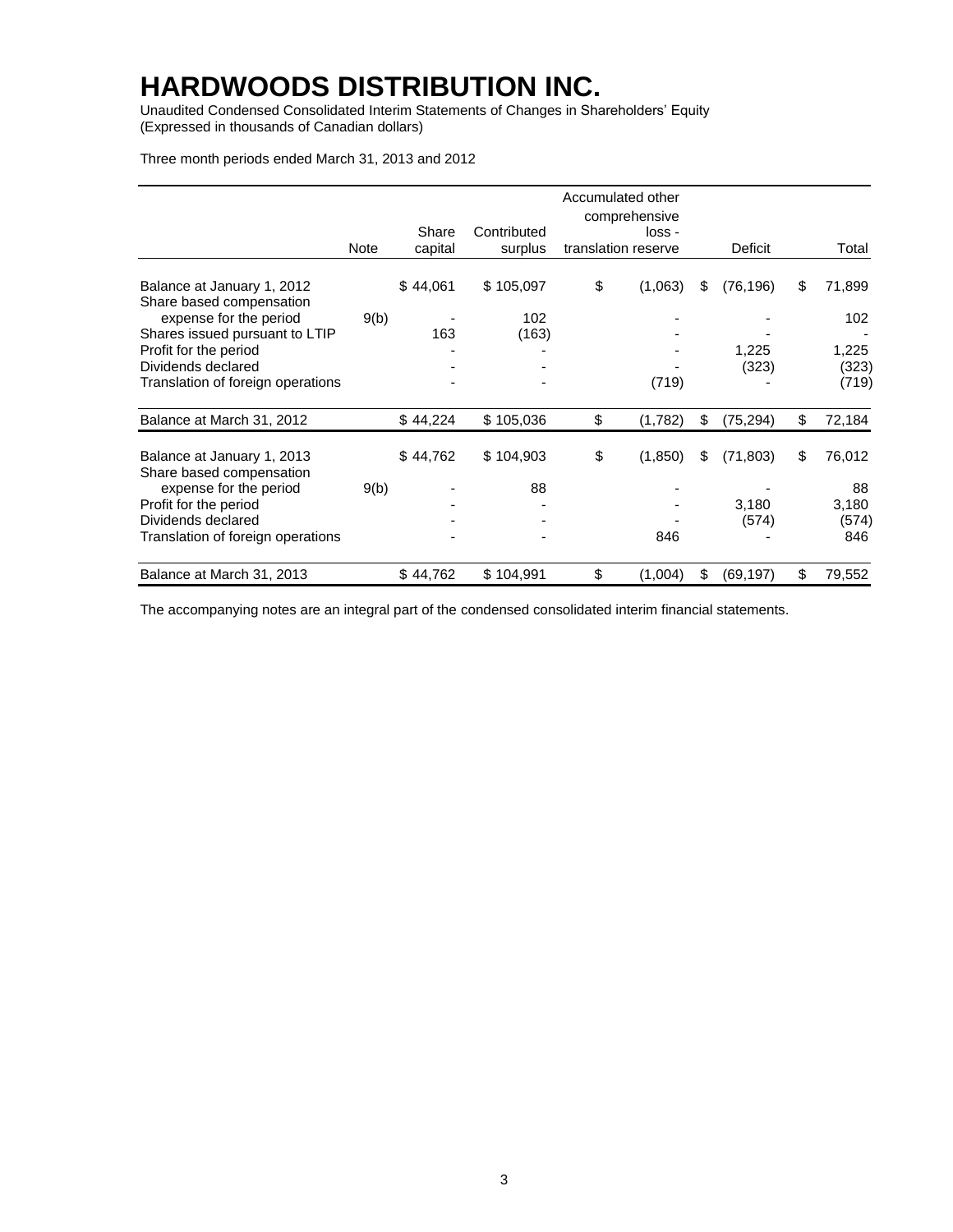Unaudited Condensed Consolidated Interim Statements of Cash Flows (Expressed in thousands of Canadian dollars)

Three month periods ended March 31, 2013 and 2012

|                                                       | <b>Note</b> | 2013        | 2012        |
|-------------------------------------------------------|-------------|-------------|-------------|
| Cash flows from operating activities:                 |             |             |             |
| Profit for the period                                 |             | \$<br>3,180 | \$<br>1,225 |
| Adjustments for:                                      |             |             |             |
| Depreciation and amortization                         |             | 329         | 302         |
| Gain on sale of property, plant and equipment         |             | (31)        | (17)        |
| Non-cash employee incentive program                   |             | 88          | 102         |
| Income tax expense                                    |             | 1,801       | 695         |
| Net finance income (expense)                          |             | (167)       | 340         |
| Interest received                                     |             | 100         | 124         |
| Interest paid                                         |             | (224)       | (181)       |
| Income taxes paid                                     |             | (562)       | (8)         |
|                                                       |             | 4,514       | 2,582       |
| Changes in non-cash working capital:                  |             |             |             |
| Accounts receivable                                   |             | (9, 525)    | (6, 556)    |
| Inventories                                           |             | (5, 116)    | (150)       |
| Prepaid expenses                                      |             | 224         | 155         |
| Provisions                                            |             | (7)         | (9)         |
| Accounts payable and accrued liabilities              |             | 487         | 1,094       |
|                                                       |             | (13, 937)   | (5, 466)    |
| Net cash used in operating activities                 |             | (9, 423)    | (2,884)     |
| Cash flow from financing activities:                  |             |             |             |
| Increase in bank indebtedness                         |             | 9,945       | 2,865       |
| Principle payments on finance lease obligation        |             | (182)       | (183)       |
| Dividends paid to shareholders                        |             | (492)       | (321)       |
| Net cash provided by financing activities             |             | 9,271       | 2,361       |
| Cash flow from investing activities:                  |             |             |             |
| Additions to property, plant and equipment            |             | (65)        | (134)       |
| Proceeds on disposal of property, plant and equipment |             | 64          | 35          |
| Payments received on long-term receivables            |             | 81          | 277         |
| Net cash provided by investing activities             |             | 80          | 178         |
| Decrease in cash during the period                    |             | (72)        | (345)       |
|                                                       |             |             |             |
| Cash, beginning of period                             |             | 94          | 392         |
| Cash, end of period                                   |             | \$<br>22    | \$<br>47    |

The accompanying notes are an integral part of the condensed consolidated interim financial statements.

Supplementary information:

| Transfer of accounts receivable to long-term customer notes |     |  |
|-------------------------------------------------------------|-----|--|
| receivable, being a non-cash transaction                    | 328 |  |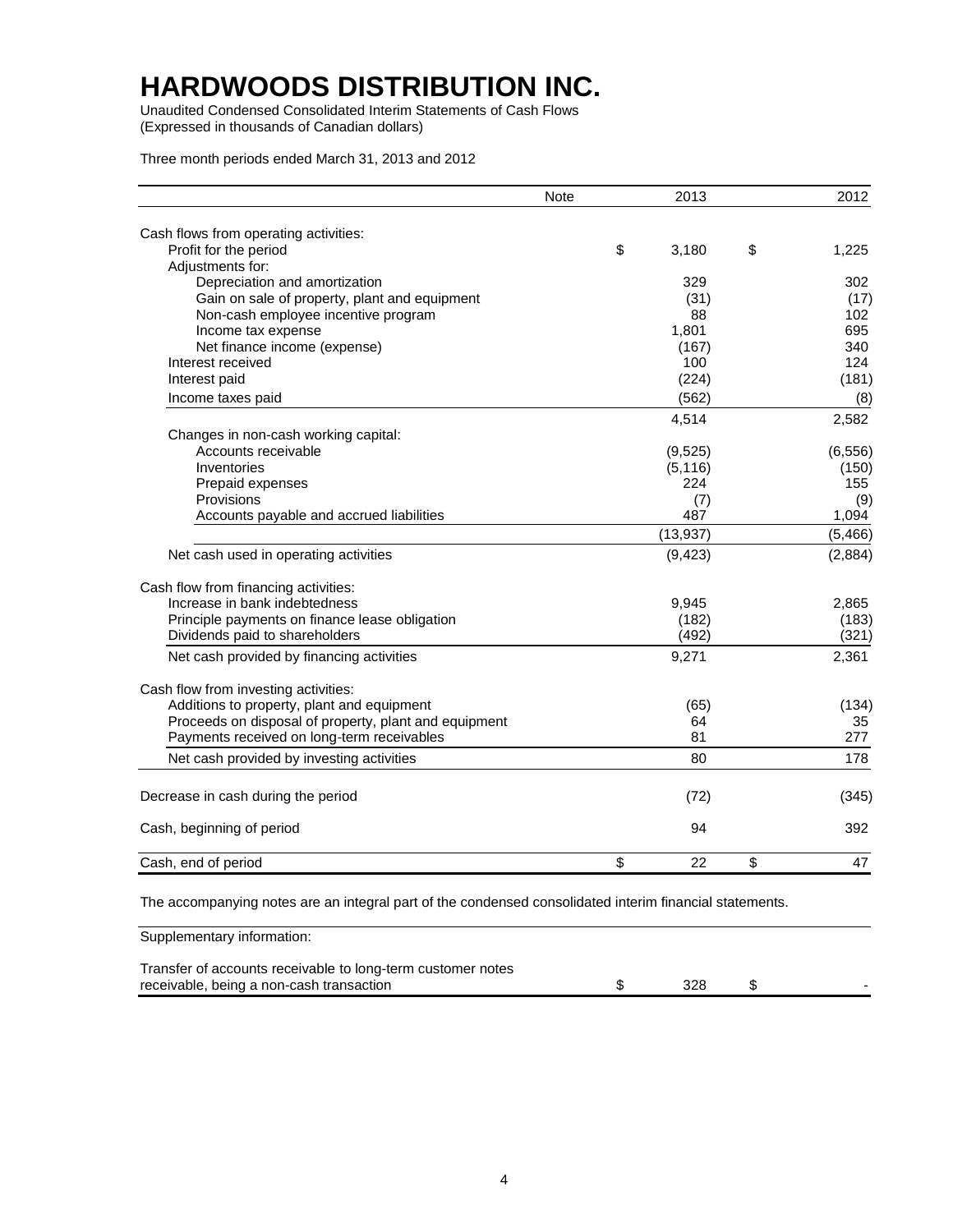Notes to Unaudited Condensed Consolidated Interim Financial Statements (Tabular amounts expressed in thousands of Canadian dollars)

Three month periods ended March 31, 2013 and 2012

#### **1. Nature of operations:**

Hardwoods Distribution Inc. (the "Company") is incorporated under the Canada Business Corporations Act trading on the Toronto Stock Exchange under the symbol "HWD." Subsidiaries of the Company operate a network of 31 distribution centers in Canada and the US engaged in the wholesale distribution of hardwood lumber and related sheet goods and specialty products.

#### **2. Basis of preparation:**

(a) Statement of compliance:

These condensed consolidated interim financial statements of the Company have been prepared in accordance with International Accounting Standards ("IAS 34") "Interim Financial Reporting". The disclosures contained in these condensed consolidated interim financial statements do not include all of the requirements of International Financial Reporting Standards ("IFRS") for annual financial statements, and accordingly, these condensed consolidated interim financial statements should be read in conjunction with the annual consolidated financial statements for the year ended December 31, 2012.

The condensed consolidated interim financial statements were authorized for issue by the Board of Directors on May 9, 2013.

(b) Basis of measurement:

These condensed consolidated interim financial statements have been prepared on the historical cost basis.

(c) Functional and presentation currency:

These condensed consolidated interim financial statements are presented in Canadian dollars, which is the Company's functional currency. All financial information presented in the interim financial statements, with the exception of per share amounts, has been rounded to the nearest thousand dollar.

(d) Use of estimates and judgment:

The preparation of financial statements in accordance with IFRS requires management to make judgments, estimates and assumptions that affect the application of accounting policies and the reported amounts of assets and liabilities at the date of the financial statements and the reported amounts of revenue and expenses during the reporting period. Actual amounts may differ from the estimates applied in the preparation of these financial statements.

Estimates and underlying assumptions are reviewed on an ongoing basis. Revisions to accounting estimates are recognized in the period in which the estimates are revised and in any future periods affected. In preparing these condensed consolidated interim financial statements, the significant judgments made by management in applying the Company's accounting policies and the key sources of estimation uncertainty are consistent with those disclosed in the Company's annual audited consolidated financial statements for the year ended December 31, 2012.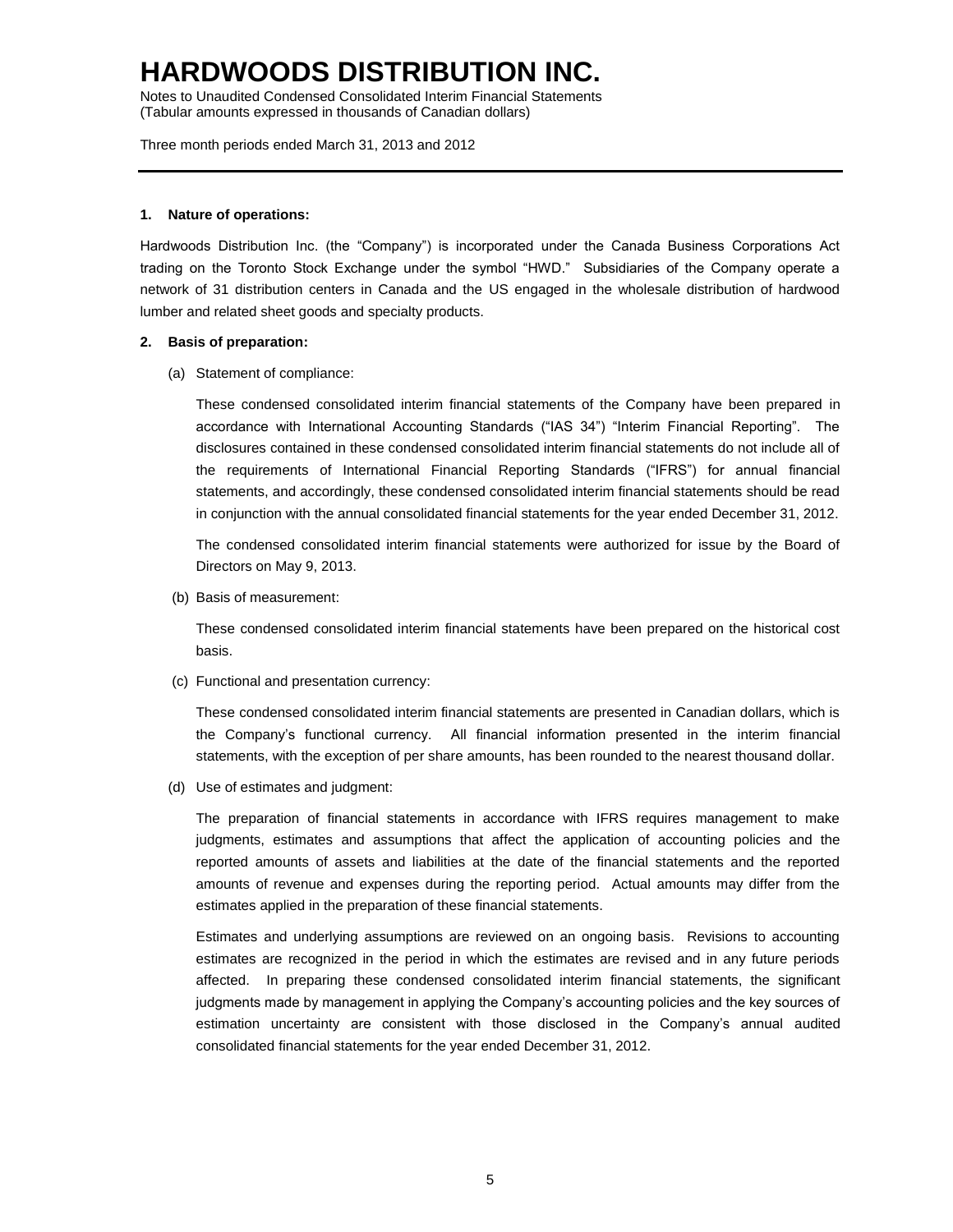Notes to Unaudited Condensed Consolidated Interim Financial Statements (Tabular amounts expressed in thousands of Canadian dollars)

Three month periods ended March 31, 2013 and 2012

#### **3. Significant accounting policies:**

The significant accounting policies that have been applied in the preparation of these condensed consolidated interim financial statements are summarized in the Company's annual audited consolidated financial statements for the year ended December 31, 2012, except as described in note 3(a).

(a) Newly adopted accounting policies:

The Company has adopted the following new IFRS standards, along with any consequential amendments, effective January 1, 2013. These changes were made in accordance with the applicable transitional provisions.

Several other new standards and amendments came into effect on January 1, 2013; however, they do not impact the condensed consolidated interim financial statements and are not anticipated to impact the Company's annual consolidated financial statements.

The nature and impact of each new standard and amendment applicable to the Company are described below:

#### *IAS 1 Presentation of items of other comprehensive income (Amendment)*

The amendments to IAS 1 introduce a grouping of items presented in other comprehensive income (OCI). Items that could be reclassified to profit or loss at a future point in time shall be presented separately from items that will never be reclassified. This amendment has no impact on the Company's presentation as the components of OCI pertain only to gains or losses arising on the translation of foreign operations, for which the cumulative exchange differences would be reclassified to profit or loss on disposal of the foreign operation.

#### *IFRS 10 Consolidated Financial Statements*

In May 2011, the IASB issued IFRS 10, *Consolidated Financial Statements,* to replace IAS 27, *Consolidated and Separate Financial Statements,* and SIC 12, *Consolidation – Special Purpose Entities*. The new consolidation standard changes the definition of control so that the same criteria apply to all entities, both operating and special purpose entities, to determine control. The revised definition focuses on the need to have both power and variable returns before control is present. The adoption of IFRS 10 did not result in any change in the consolidation status of any of the Company's subsidiaries.

#### *IFRS 11 Joint Arrangements*

In May 2011, the IASB issued IFRS 11, *Joint Arrangements*, to replace IAS 31, *Interests in Joint Ventures*. The new standard defines two types of arrangements: Joint Operations and Joint Ventures. The focus of the standard is to reflect the rights and obligations of the parties involved in the joint arrangement, regardless of whether the joint arrangement operates through a separate legal entity. Joint arrangements that are classified as joint ventures are accounted for using the equity method of accounting. Joint arrangements that are classified as joint operations require the venturers to recognize the individual assets, liabilities, revenues and expenses to which they have legal rights or are responsible. The adoption of IFRS 11 did not result in any changes to the Company's condensed consolidated interim financial statements as the Company has no joint arrangements.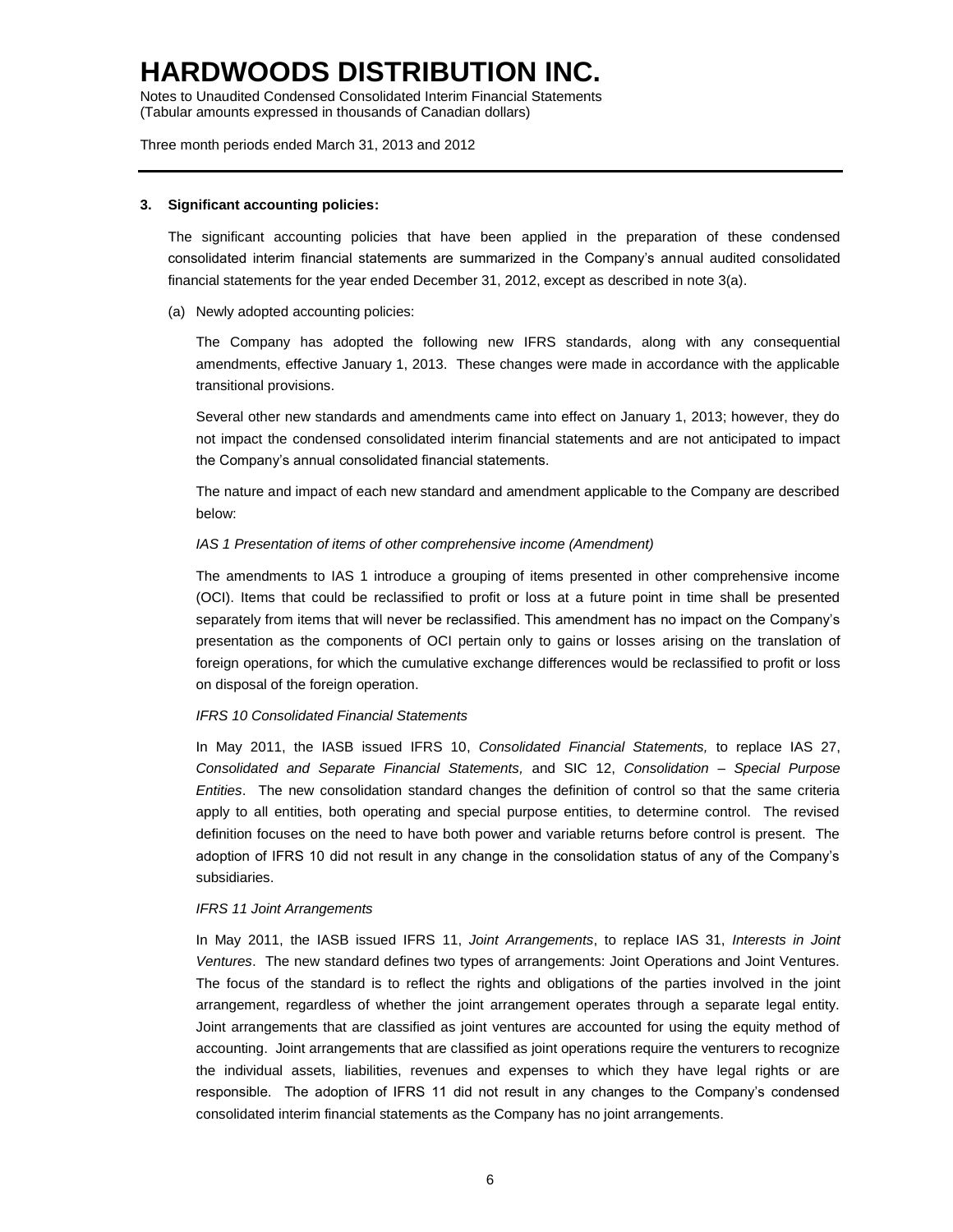Notes to Unaudited Condensed Consolidated Interim Financial Statements (Tabular amounts expressed in thousands of Canadian dollars)

Three month periods ended March 31, 2013 and 2012

### **3. Significant accounting policies (continued):**

### *IFRS 12 Disclosure of Interests in Other Entities*

In May 2011, the IASB issued IFRS 12, *Disclosure of Interests in Other Entities*, to create a comprehensive disclosure standard to address the requirements for subsidiaries, joint arrangements and associates including the reporting entity's involvement with other entities. It also includes the disclosure requirements for unconsolidated structured entities (i.e. special purpose entities). The Company has adopted IFRS 12 effective January 1, 2013. The adoption of IFRS 12 may result in incremental disclosures in the Company's annual consolidated financial statements.

### *IFRS 13 Fair Value Measurement*

In May 2011, the IASB issued IFRS 13, *Fair Value Measurement,* as a single source of guidance for all fair value measurements required by IFRS to reduce the complexity and improve consistency across its application. The standard provides a definition of fair value and guidance on how to measure fair value as well as a requirement for enhanced disclosures. The Company has adopted IFRS 13 on a prospective basis effective January 1, 2013.

Fair value is defined by IFRS 13 as the price that would be received to sell an asset or paid to transfer a liability in an orderly transaction between market participants at the measurement date.

The fair value hierarchy establishes three levels to classify the inputs to valuation techniques used to estimate fair value. These levels are defined as follows:

- Level 1 inputs are quoted prices (unadjusted) in active markets for identical assets or liabilities.
- Level 2 inputs are quoted prices in markets that are not active, quoted prices for similar assets or liabilities in active markets, inputs other than quoted prices that are observable in an active market for the asset or liability (e.g. volatility measurements used to value option contracts), or inputs that are derived principally from or corroborated by observable market data or other means.
- Level 3 inputs are unobservable and therefore supported by little or no market activity.

The fair value hierarchy gives the highest priority to Level 1 inputs and the lowest priority to Level 3 inputs. The Company does not have any financial assets or liabilities measured and recorded in the statement of financial position at fair value, in accordance with the fair value hierarchy, at either March 31, 2013 or December 31, 2012.

The adoption of IFRS 13 will result in incremental disclosures to the annual consolidated financial statements.

The Company has not early adopted any other standards, interpretations or amendments in the condensed consolidated interim financial statements that have been issued, but are not yet effective.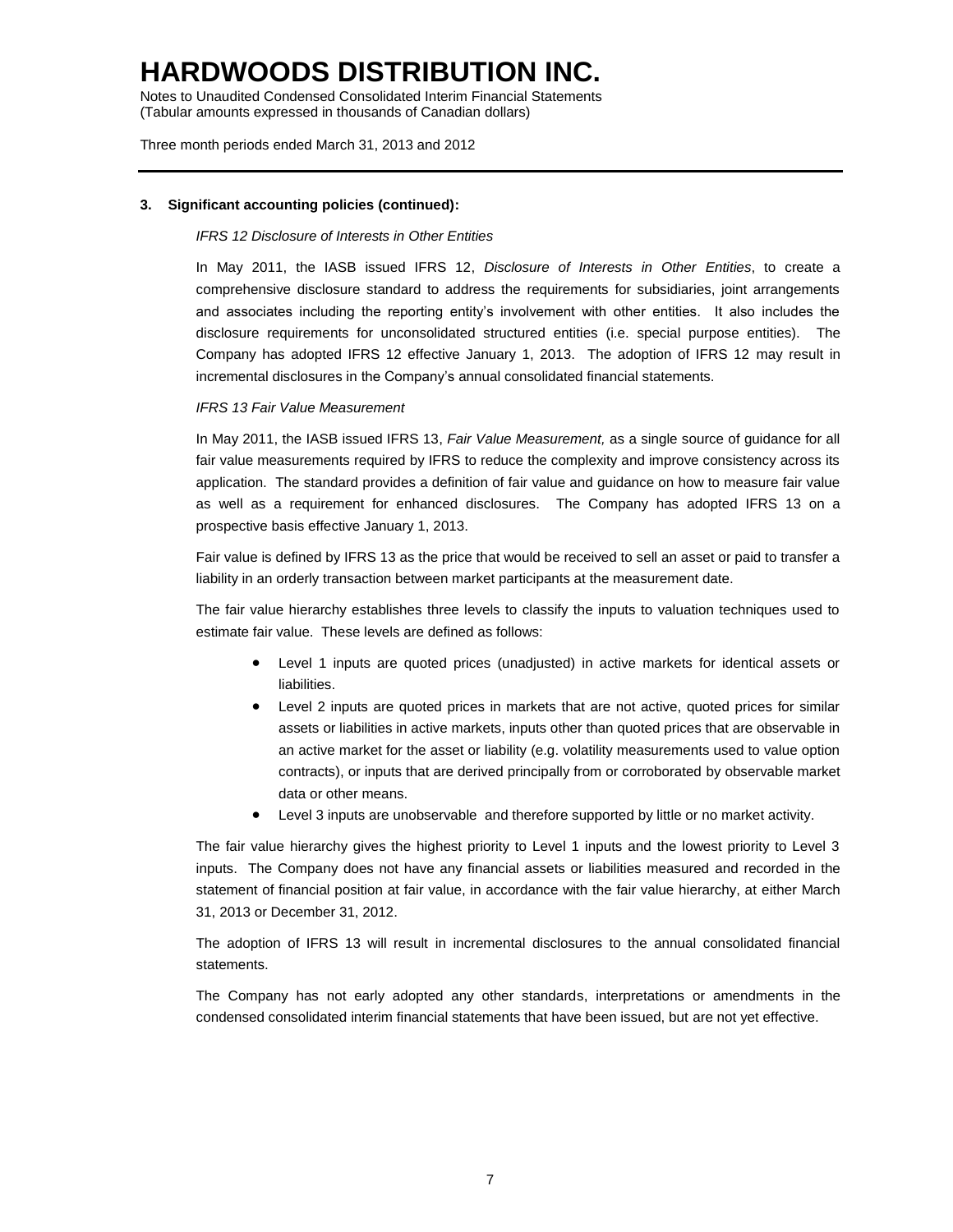Notes to Unaudited Condensed Consolidated Interim Financial Statements (Tabular amounts expressed in thousands of Canadian dollars)

Three month periods ended March 31, 2013 and 2012

### **4. Capital management:**

The Company's policy is to maintain a strong capital base so as to maintain investor, creditor and market confidence and to sustain future development of the business. The Company considers its capital to be bank indebtedness (net of cash) and shareholders' equity. The Company's capitalization is as follows:

|                                                   | March 31,<br>2013              |    | December 31,<br>2012     |
|---------------------------------------------------|--------------------------------|----|--------------------------|
| Cash<br>Bank indebtedness<br>Shareholders' equity | \$<br>(22)<br>35,096<br>79.552 | \$ | (94)<br>24,683<br>76,012 |
| Total capitalization                              | 114,626                        |    | 100,601                  |

The terms of the Company's US and Canadian credit facilities are described in note 7. The terms of the agreements with the Company's lenders provide that distributions cannot be made by its subsidiaries in the event that its subsidiaries do not meet certain credit ratios. The Company's operating subsidiaries were compliant with all required credit ratios under the US and Canadian credit facilities as at March 31, 2013 and December 31, 2012, and accordingly there were no restrictions on distributions arising from compliance with financial covenants.

Dividends are one way the Company manages its capital. Dividends are declared having given consideration to a variety of factors including the outlook for the business and financial leverage. There were no changes to the Company's approach to capital management during the three month period ended March 31, 2013.

On March 19, 2013, the Company declared a cash dividend of \$0.035 per common share to shareholders of record as of April 19, 2013. The dividend was paid to shareholders on April 30, 2013. On May 9, 2013, the Company declared a cash dividend of \$0.035 per common share to shareholders of record as of July 19, 2013, to be paid on July 31, 2013.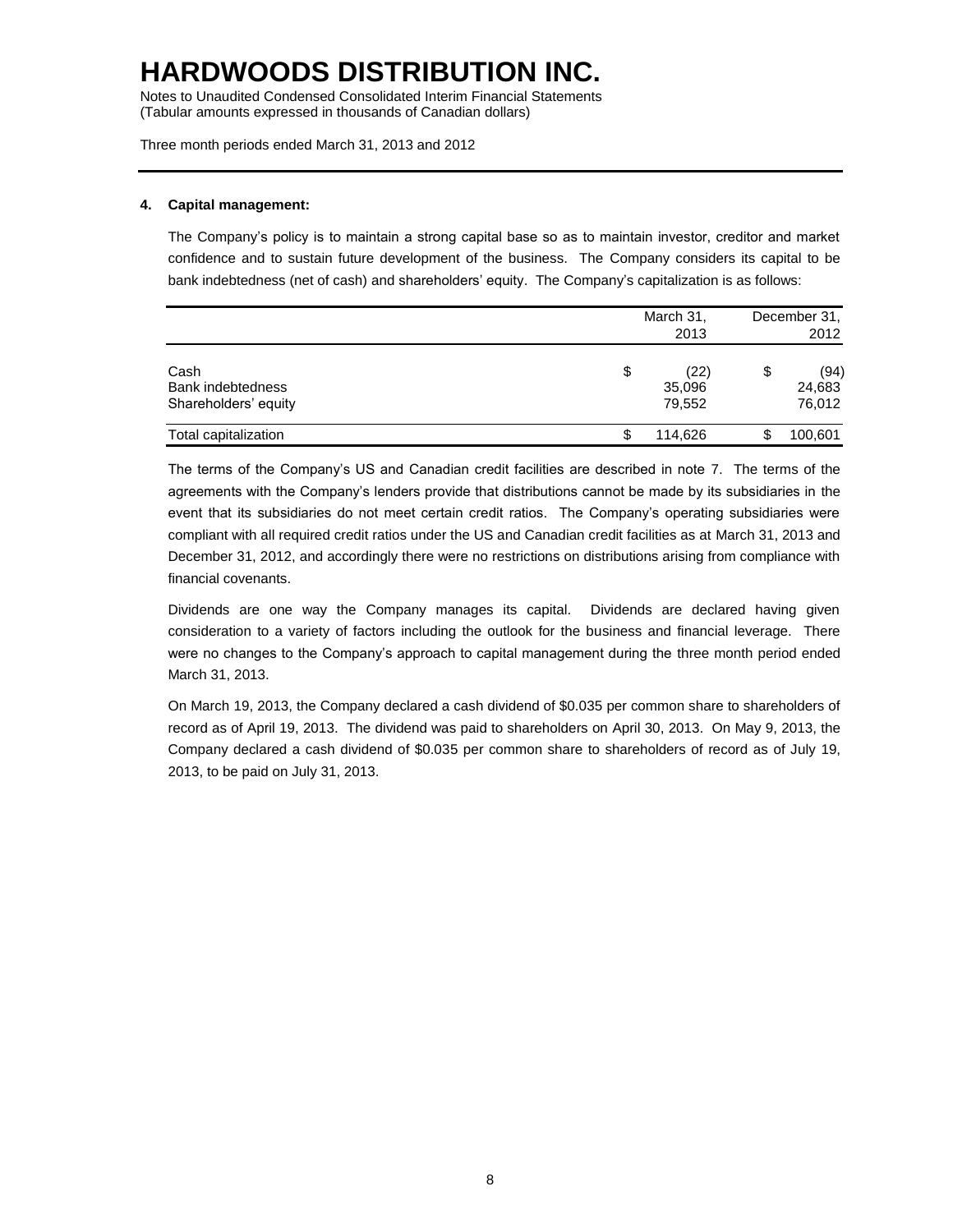Notes to Unaudited Condensed Consolidated Interim Financial Statements (Tabular amounts expressed in thousands of Canadian dollars)

Three month periods ended March 31, 2013 and 2012

#### **5. Accounts receivable:**

The following is a breakdown of the Company's current and long-term receivables and represents the Company's principal exposure to credit risk.

|                                                  | March 31, |        | December 31, |        |
|--------------------------------------------------|-----------|--------|--------------|--------|
|                                                  |           | 2013   |              | 2012   |
| Trade accounts receivable - Canada               | \$        | 14,003 | \$           | 11,128 |
| Trade accounts receivable - United States        |           | 33,373 |              | 26,284 |
| Sundry receivable                                |           | 178    |              | 166    |
| Current portion of long-term receivables         |           | 350    |              | 260    |
|                                                  |           | 47,904 |              | 37,838 |
| Less:                                            |           |        |              |        |
| Allowance for credit loss                        |           | 3,304  |              | 3,078  |
|                                                  | \$        | 44,600 | \$           | 34,760 |
| Long-term receivables:                           |           |        |              |        |
| Employee housing loans                           | \$        | 380    | \$           | 382    |
| Customer notes                                   |           | 967    |              | 675    |
| Security deposits                                |           | 402    |              | 411    |
|                                                  |           | 1,749  |              | 1,468  |
| Less:                                            |           |        |              |        |
| Current portion, included in accounts receivable |           | 350    |              | 260    |
|                                                  | \$        | 1,399  | \$           | 1,208  |

The aging of trade receivables was:

|                                                                                | March 31,<br>2013                       |    | December 31.<br>2012              |
|--------------------------------------------------------------------------------|-----------------------------------------|----|-----------------------------------|
| Current<br>Past due 31 - 60 days<br>Past due 61 - 90 days<br>Past due 90+ days | \$<br>35,258<br>6,837<br>1,888<br>3,393 | \$ | 23,232<br>8,484<br>2,709<br>2,987 |
|                                                                                | 47.376                                  | S  | 37,412                            |

The Company determines its allowance for doubtful accounts based on its best estimate of the net recoverable amount by customer account. Accounts that are considered uncollectable are written off. The total allowance at March 31, 2013 was \$3.3 million (December 31, 2012 - \$3.1 million). The amount of the allowance is considered sufficient based on the past experience of the business, the security the Company has in place for past due accounts, and management's regular review and assessment of customer accounts and credit risk.

Bad debt expense, net of recoveries, for the three month period ended March 31, 2013 was \$0.1 million which equates to 0.1% of sales (three month period ended March 31, 2012 – \$0.3 million, being 0.4% of sales).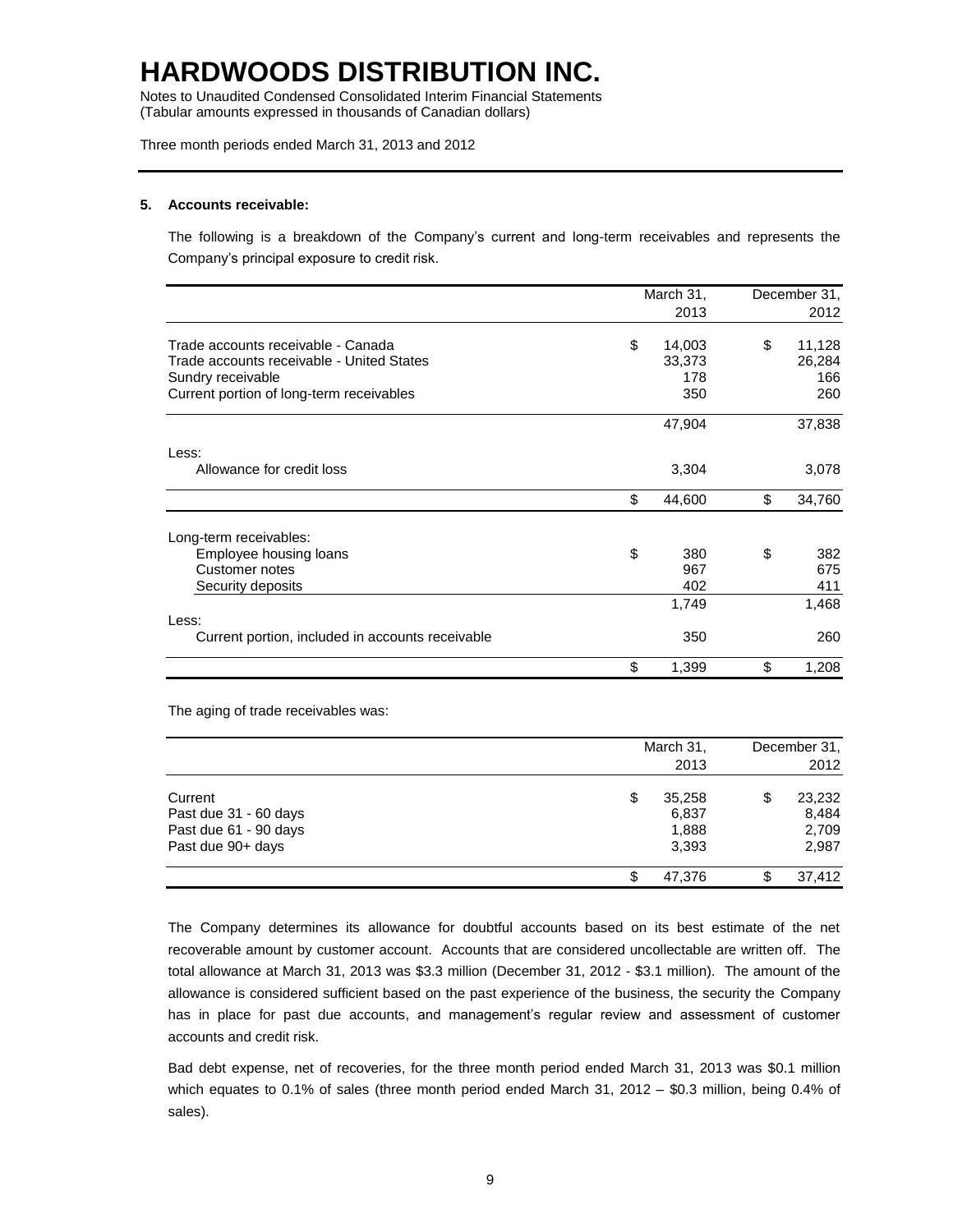Notes to Unaudited Condensed Consolidated Interim Financial Statements (Tabular amounts expressed in thousands of Canadian dollars)

Three month periods ended March 31, 2013 and 2012

#### **6. Inventories:**

|                                                        | March 31,<br>2013 |                                    | December 31,<br>2012 |                                    |
|--------------------------------------------------------|-------------------|------------------------------------|----------------------|------------------------------------|
| Lumber<br>Sheet goods<br>Specialty<br>Goods in-transit | \$                | 17,184<br>28,402<br>6,560<br>4,945 | \$                   | 15,394<br>25,607<br>5,249<br>4,866 |
|                                                        |                   | 57,091                             | \$                   | 51,116                             |

Inventory related expenses are included in the condensed consolidated interim statements of comprehensive income as follows:

|                                                  | Three months ended<br>March 31,<br>2013 | Three months ended<br>March 31,<br>2012 |                 |  |
|--------------------------------------------------|-----------------------------------------|-----------------------------------------|-----------------|--|
| Inventory write-downs, included in cost of sales | 60                                      |                                         | 88              |  |
| Cost of inventory sold<br>Other cost of sales    | \$<br>68,691<br>2,392                   | S                                       | 57,490<br>2,339 |  |
| Total cost of sales                              | \$<br>71.083                            | S                                       | 59,829          |  |

### **7. Bank indebtedness:**

|                                                                                                                                                   | March 31,<br>2013 |                | December 31, |              |
|---------------------------------------------------------------------------------------------------------------------------------------------------|-------------------|----------------|--------------|--------------|
| Checks issued in excess of funds on deposit<br>Credit facility, Hardwoods LP<br>Credit facility, Hardwoods USLP<br>(March 31, 2013 - US\$25, 131; | \$                | 2,989<br>6.574 | \$           | 127<br>5,693 |
| December 31, 2012 - US\$18,959)                                                                                                                   |                   | 25.533         |              | 18,863       |
|                                                                                                                                                   |                   | 35.096         | S.           | 24.683       |

Bank indebtedness consists of checks issued in excess of funds on deposit and advances under operating lines of credit (the "Credit Facilities") available to subsidiaries of the Company, Hardwoods Specialty Products LP ("Hardwoods LP") and Hardwoods Specialty Product USLP ("Hardwoods USLP").

The Hardwoods LP Credit Facility, which has a maturity date of August 7, 2016, provides financing up to \$15.0 million. On February 15, 2013, the Hardwoods USLP Credit Facility was amended to increase the maximum borrowing available under the Credit Facility to US\$45 million and extend the maturity date to May 26, 2016. Each facility is payable in full at maturity. The Credit Facilities are revolving credit facilities which the Company may terminate at any time without prepayment penalty. The Credit Facilities bear interest at a floating rate based on the Canadian or US prime rate (as the case may be), LIBOR or bankers' acceptance rates plus, in each case, an applicable margin. Letters of credit are also available under the Credit Facilities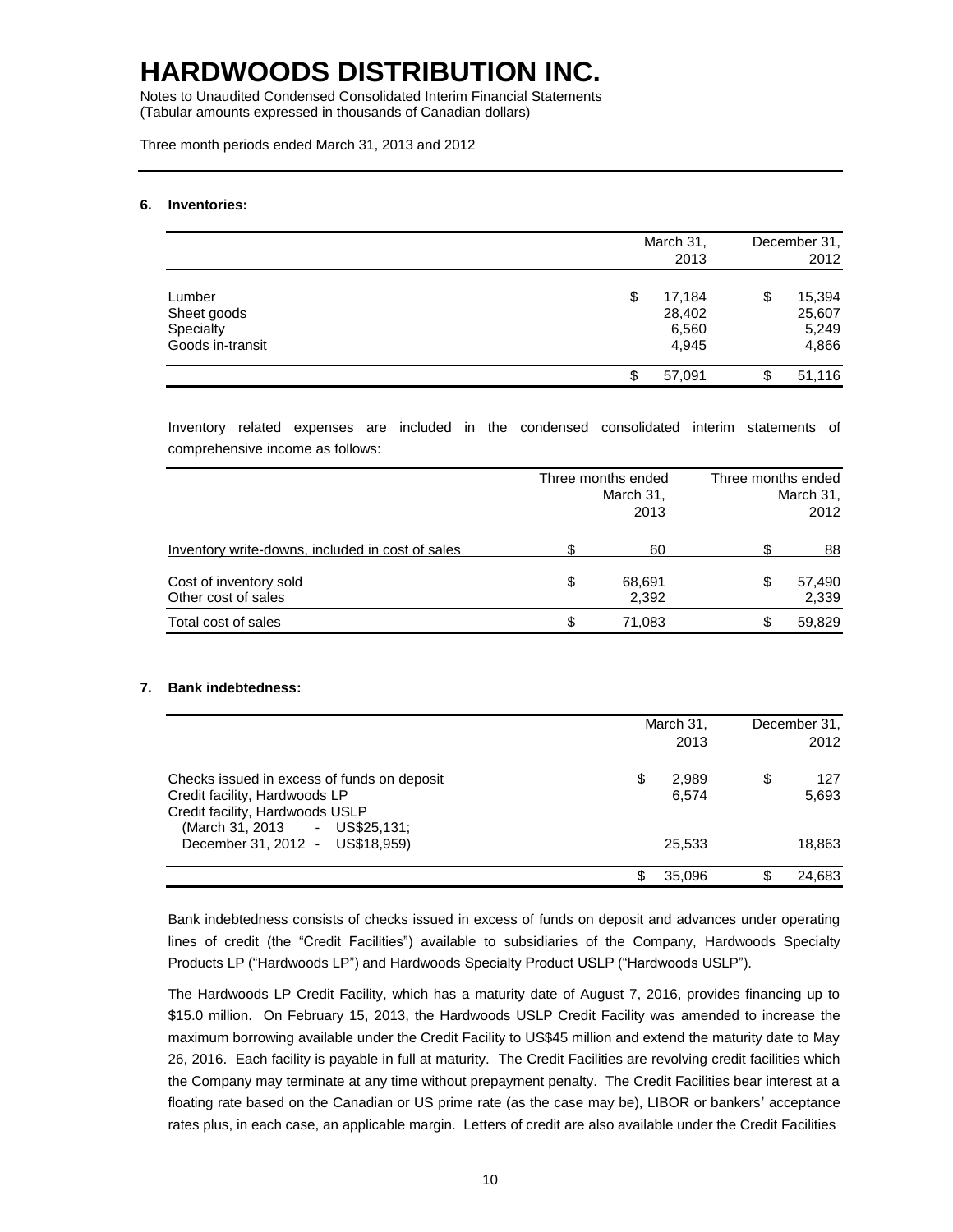Notes to Unaudited Condensed Consolidated Interim Financial Statements (Tabular amounts expressed in thousands of Canadian dollars)

Three month periods ended March 31, 2013 and 2012

### **7. Bank indebtedness (continued):**

on customary terms for facilities of this nature. Commitment fees and standby charges usual for borrowings of this nature were and are payable.

The amount made available under the Credit Facility to Hardwoods LP from time to time is limited to the extent of 85% of the book value of accounts receivable and the lesser of 60% of the book value or 85% of appraised value of inventories with the amount based on inventories not to exceed 60% of the total amount to be available. Certain identified accounts receivable and inventories are excluded from the calculation of the amount available under the Credit Facility. Hardwoods LP is required to maintain a fixed charge coverage ratio (calculated as the ratio of earnings before interest, tax, depreciation and amortization ("EBITDA") less cash taxes less capital expenditures less distributions, divided by interest plus principal payments on finance lease obligations) of not less than 1.1 to 1. However, this covenant does not apply so long as the unused availability under the credit line is in excess of \$2.0 million. At March 31, 2013, the Hardwoods LP Credit Facility has unused availability of \$8.4 million, before checks issued in excess of funds on deposit of \$0.8 million (December 31, 2012 - \$7.6 million, checks issued in excess of funds on deposit nil).

The amount to be made available under the Credit Facility to Hardwoods USLP from time to time is limited to the extent of 85% of the book value of certain accounts receivable and 55% of the book value of inventories (with certain accounts receivable and inventory being excluded). Hardwoods USLP is required to maintain a fixed charge coverage ratio (calculated as EBITDA less cash taxes less capital expenditures, divided by interest plus distributions) of 1.0 to 1. This covenant of the Hardwoods USLP Credit Facility does not need to be met, however, when the unused availability under the Credit Facility is in excess of US\$2.5 million. At March 31, 2013, the Hardwoods USLP Credit Facility has unused availability of \$18.6 million (US\$18.3 million), before checks issued in excess of funds on deposit of \$2.2 million (US\$2.2 million) (December 31, 2012 - \$11.0 million (US\$11.1 million), before checks issued in excess of funds on deposit of \$0.1 million (US\$0.1 million).

#### **8. Leases:**

(a) Finance leases as lessee:

Subsidiaries of the Company lease vehicles with terms ranging from 18 to 36 months. The Company and its subsidiaries have determined that these vehicle leases are considered finance leases and are therefore recorded in the condensed consolidated interim statements of financial position.

| Liabilities under finance leases are payable as follows: |  |  |
|----------------------------------------------------------|--|--|
|----------------------------------------------------------|--|--|

|                                                              | Within    | One to          |    |             |
|--------------------------------------------------------------|-----------|-----------------|----|-------------|
| Minimum lease payments due                                   | one year  | three years     |    | Total       |
| March 31, 2013:<br>Future minimum lease payments<br>Interest | 734<br>59 | \$<br>712<br>30 | S  | 1.446<br>89 |
| Present value of minimum payments                            | 675       | \$<br>682       | \$ | 1,357       |

The present value of the lease payments is calculated using the interest rate implicit in the lease as required by IAS 17, "Leases".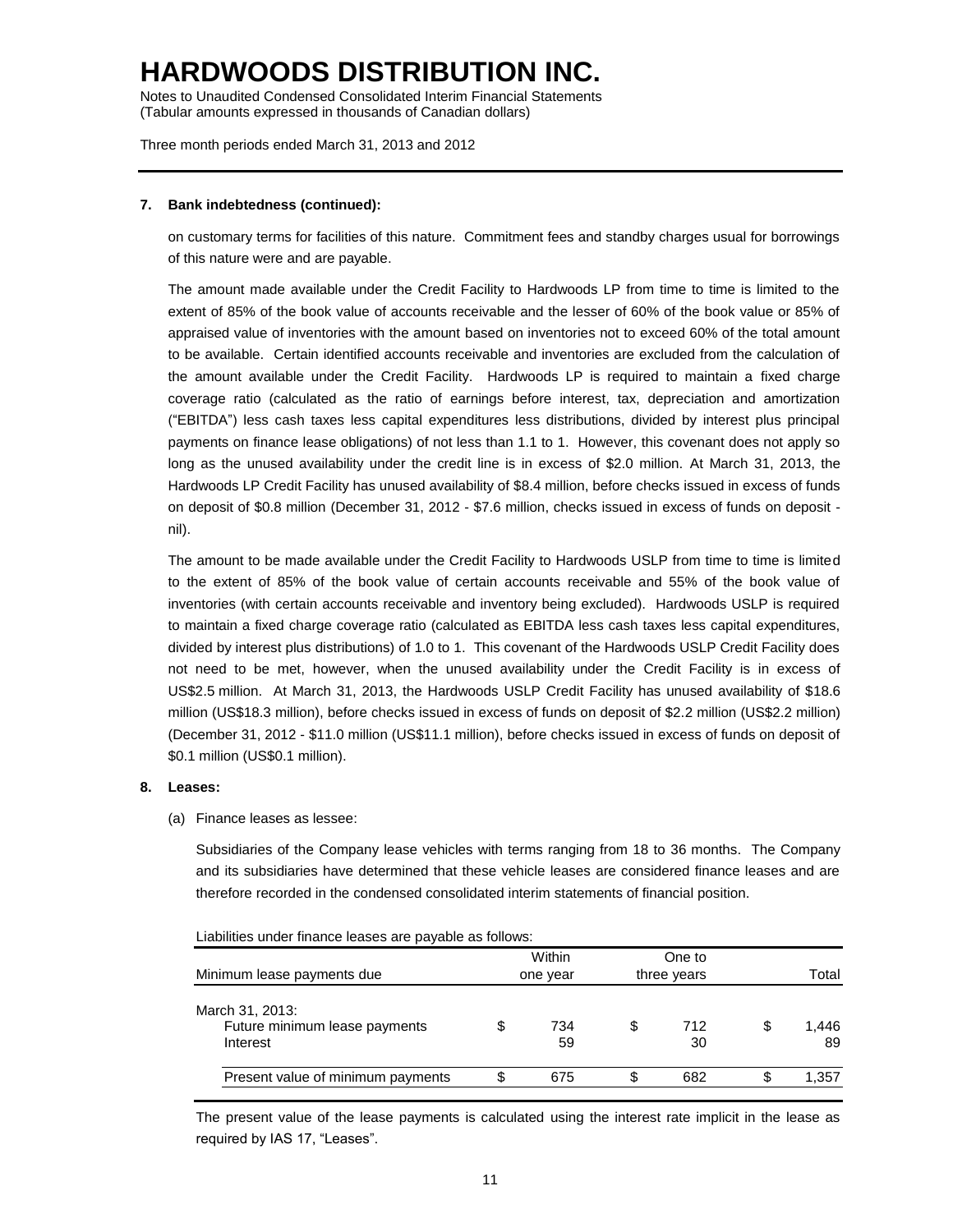Notes to Unaudited Condensed Consolidated Interim Financial Statements (Tabular amounts expressed in thousands of Canadian dollars)

Three month periods ended March 31, 2013 and 2012

### **8. Leases (continued):**

(b) Operating leases as lessee:

At March 31, 2013, the Company's subsidiaries are obligated under various operating leases, mainly building leases, which require future minimum rental payments as follows:

| Minimum lease payments due                             | Within<br>one year | One to<br>five years | After<br>five years |   | Total  |
|--------------------------------------------------------|--------------------|----------------------|---------------------|---|--------|
| Minimum lease payments due:<br>March 31, 2013          | \$<br>5.355        | \$10.500             | 33                  | S | 15,888 |
| Minimum sublease revenue receivable:<br>March 31, 2013 | 108                | 21                   | ٠                   |   | 129.   |

### **9. Share capital:**

(a) Share capital:

At March 31, 2013, the authorized share capital of the Company comprised an unlimited number of common shares without par value ("Shares"). A continuity of the Shares is as follows:

|                                                 | Shares     | Total  |  |
|-------------------------------------------------|------------|--------|--|
| Balance at March 31, 2013 and December 31, 2012 | 16.394.490 | 44.762 |  |

### (b) Long Term Incentive Plan ("LTIP"):

A continuity of the LTIP Shares outstanding is as follows:

|                                                 | Performance Shares | <b>Restricted Shares</b> |  |  |
|-------------------------------------------------|--------------------|--------------------------|--|--|
| Balance at March 31, 2013 and December 31, 2012 | 41.680             | 149.145                  |  |  |

No LTIP shares became fully vested during the three month period ended March 31, 2013. Non-cash compensation expense, relating to previously granted LTIP Shares, of \$87,938 was recognized in the condensed consolidated interim statement of comprehensive income for the three month period ended March 31, 2013 (three month period ended March 31, 2012 – \$102,377).

On April 1, 2013, 13,569 Performance Shares and 48,182 Restricted Shares were granted, conditional upon the Company obtaining approval at its May 22, 2013 Annual General and Special Meeting of shareholders to increase the number of common shares issuable pursuant to the LTIP by 800,000 common shares.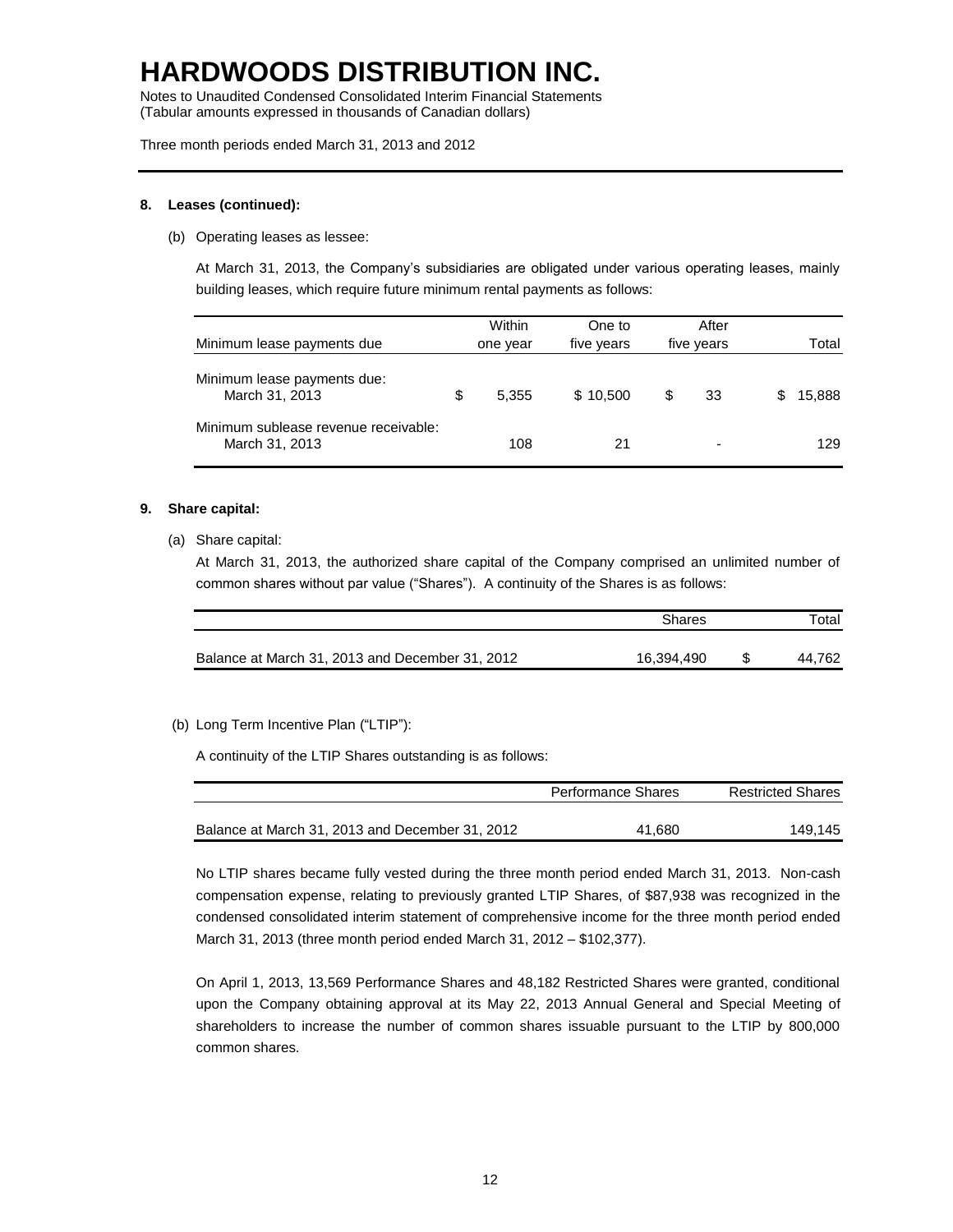Notes to Unaudited Condensed Consolidated Interim Financial Statements (Tabular amounts expressed in thousands of Canadian dollars)

Three month periods ended March 31, 2013 and 2012

### **9. Share capital (continued):**

(c) Weighted average shares:

The calculation of basic and fully diluted profit per share is based on the profit for the three month period ended March 31, 2013 of \$3.2 million (March 31, 2012 – profit of \$1.2 million). The weighted average number of common shares outstanding is as follows:

|                                                   | 2013       | 2012       |
|---------------------------------------------------|------------|------------|
| Issued ordinary shares at January 1               | 16,394,490 | 16.095.343 |
| Effect of shares issued during the period         |            |            |
| Pursuant to long term incentive plan              |            | 887        |
| Weighted average common shares - basic            | 16,394,490 | 16,096,230 |
| Effect of dilutive securities:                    |            |            |
| Long term incentive plan                          | 153.628    | 307,224    |
|                                                   |            |            |
| Weighted average common shares - diluted March 31 | 16,548,118 | 16,403,454 |
|                                                   |            |            |

### **10. Finance income and expense:**

|                                                          |      |           | Three months<br>ended |           | Three months<br>ended |
|----------------------------------------------------------|------|-----------|-----------------------|-----------|-----------------------|
|                                                          |      | March 31, |                       | March 31, |                       |
|                                                          | Note |           | 2013                  |           | 2012                  |
| Finance expense:                                         |      |           |                       |           |                       |
| Interest on bank indebtedness                            |      | \$        | (213)                 | \$        | (164)                 |
| Accretion of finance lease obligation                    | 8    |           | (19)                  |           | (19)                  |
| Write-off of uncollectible interest on trade receivables |      |           |                       |           | (63)                  |
| Foreign exchange losses                                  |      |           |                       |           | (222)                 |
| Total finance expense                                    |      |           | (232)                 |           | (468)                 |
| Finance income:                                          |      |           |                       |           |                       |
| Imputed interest on employee loans receivable            |      |           | 3                     |           |                       |
| Interest on trade receivables and customer notes         | 5    |           | 100                   |           | 124                   |
| Foreign exchange gain                                    |      |           | 296                   |           |                       |
| Total finance income                                     |      |           | 399                   |           | 128                   |
| Net finance income (expense)                             |      | \$        | 167                   | \$        | (340)                 |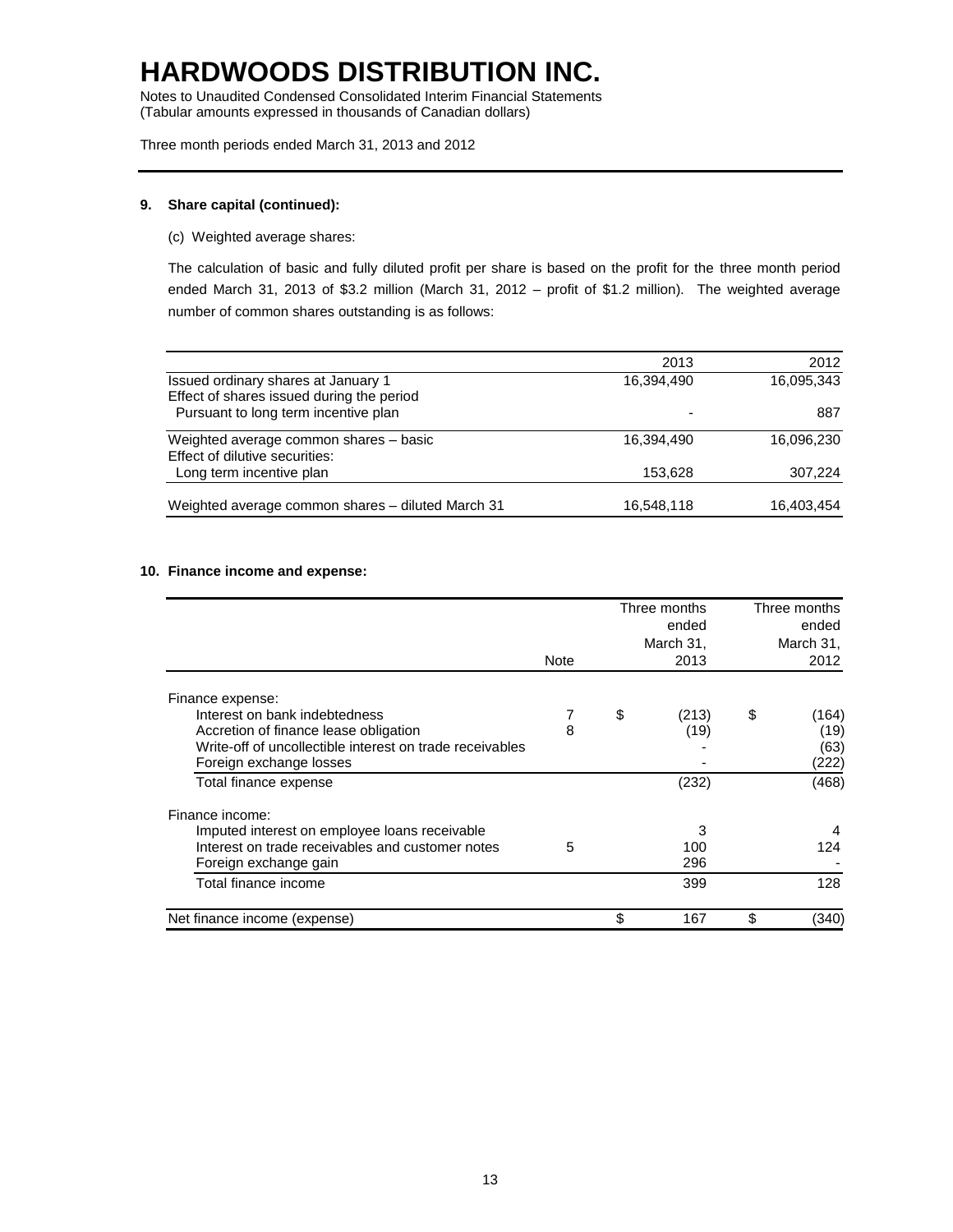Notes to Unaudited Condensed Consolidated Interim Financial Statements (Tabular amounts expressed in thousands of Canadian dollars)

Three month periods ended March 31, 2013 and 2012

#### **11. Segment reporting:**

Information about the Company's geographic areas of business is as follows:

|                                     | Three months | Three months<br>ended |           |  |
|-------------------------------------|--------------|-----------------------|-----------|--|
|                                     | ended        |                       |           |  |
|                                     | March 31,    |                       | March 31, |  |
|                                     | 2013         |                       | 2012      |  |
| Revenue from external customers:    |              |                       |           |  |
| Canada                              | \$<br>22,560 | \$                    | 21,788    |  |
| <b>United States</b>                | 64,423       |                       | 51,151    |  |
|                                     | \$<br>86,983 | \$                    | 72,939    |  |
|                                     |              |                       |           |  |
|                                     | March 31,    | December 31,          |           |  |
|                                     | 2013         |                       | 2012      |  |
| Non-current assets <sup>(1)</sup> : |              |                       |           |  |
| Canada                              | \$<br>1,017  | \$                    | 1,009     |  |
| <b>United States</b>                | 5,577        |                       | 5,508     |  |
|                                     | \$<br>6,587  | \$                    | 6,517     |  |

(1) Excludes financial instruments and deferred income taxes

#### **12. Seasonality:**

The Company is subject to seasonal influences. Historically, the first and fourth quarters are seasonally slower periods for construction activity and therefore demand for hardwood products.

#### **13. Contingencies:**

The Company and its subsidiaries are subject to legal proceedings that arise in the ordinary course of its business. Management is of the opinion, based upon information presently available, that it is unlikely that any liability, to the extent not provided for or through insurance, would be material in relation to the Company's condensed consolidated interim financial statements.

#### *Trade Investigation*

On September 27, 2012 an unfair trade petition was filed in the United States seeking the imposition of countervailing duties ("CVD") and antidumping duties ("AD") against Chinese hardwood plywood. The trade petition was brought by a coalition of U.S. plywood manufacturers (the "Petitioners"), alleging that Chinese imports are sold in the United States at prices below cost and are subsidized by the Government of China.

On February 27, 2013 the US Department of Commerce ("Commerce") announced it had completed the preliminary stage of its CVD investigation and determined preliminary duty rates ranging from zero to 27.16%, with product from most Chinese mills being assessed a preliminary CVD duty of 22.63%. On April 29, 2013 Commerce announced it had completed the preliminary stage of its AD investigation and imposed